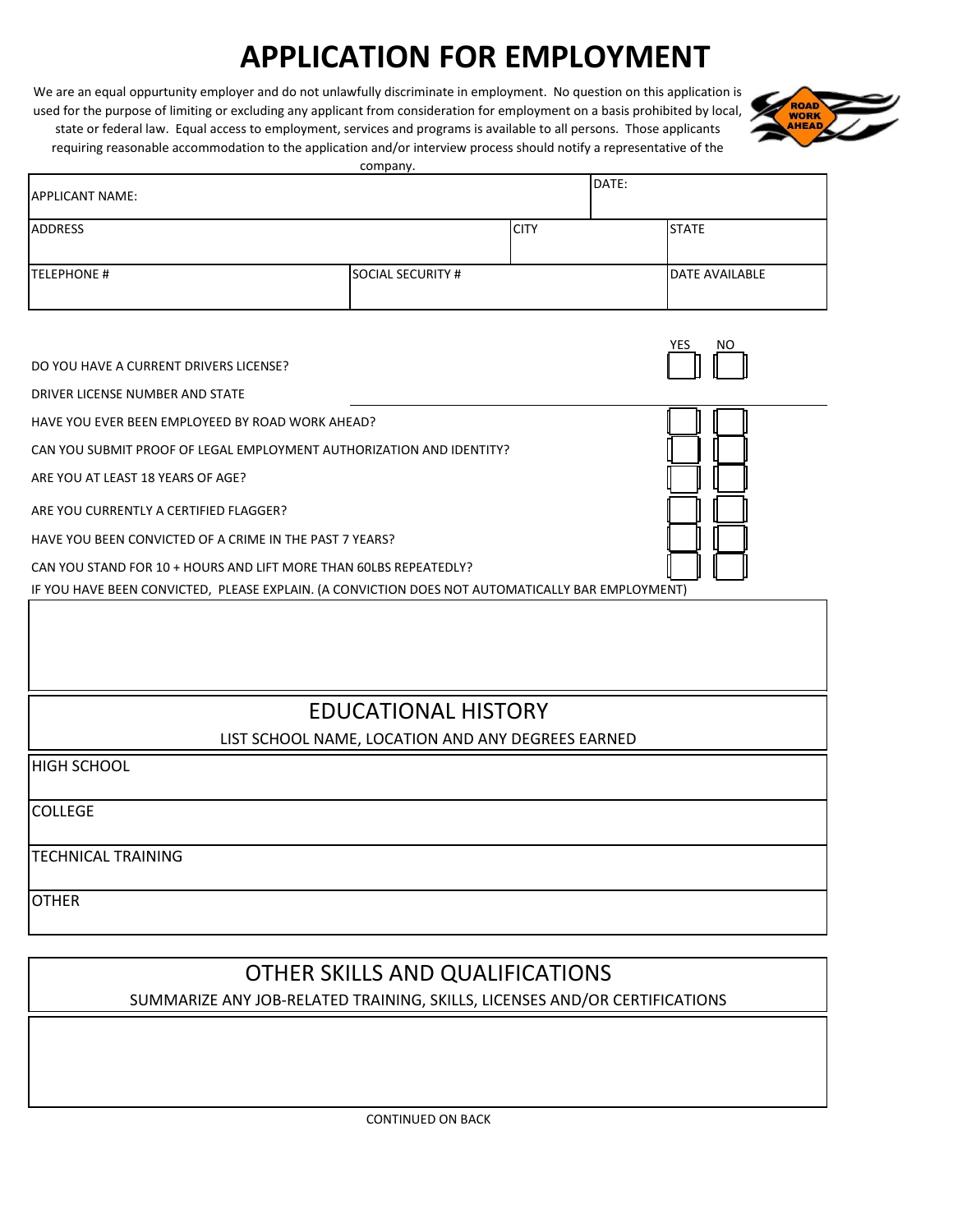## **APPLICATION FOR EMPLOYMENT**

| <b>EMPLOYMENT HISTORY</b>                                                                                                                                                                                                                                                                                                                                                                                                           |     |       |                      |  |  |
|-------------------------------------------------------------------------------------------------------------------------------------------------------------------------------------------------------------------------------------------------------------------------------------------------------------------------------------------------------------------------------------------------------------------------------------|-----|-------|----------------------|--|--|
| PLEASE PROVIDE EMPLOYMENT HISTORY FOR YOUR PAST TWO JOBS STARTING WITH THE MOST RECENT                                                                                                                                                                                                                                                                                                                                              |     |       |                      |  |  |
| <b>EMPLOYER</b>                                                                                                                                                                                                                                                                                                                                                                                                                     |     |       | <b>POSITION HELD</b> |  |  |
| <b>ADDRESS</b>                                                                                                                                                                                                                                                                                                                                                                                                                      |     |       | <b>TELEPHONE#</b>    |  |  |
| <b>SUPERVISOR NAME AND TITLE</b>                                                                                                                                                                                                                                                                                                                                                                                                    |     |       |                      |  |  |
| <b>DATES EMPLOYED</b>                                                                                                                                                                                                                                                                                                                                                                                                               | TO: | FROM: | <b>SALARY</b>        |  |  |
| <b>JOB SUMMARY</b>                                                                                                                                                                                                                                                                                                                                                                                                                  |     |       |                      |  |  |
| <b>REASON FOR LEAVING</b>                                                                                                                                                                                                                                                                                                                                                                                                           |     |       |                      |  |  |
| <b>IEMPLOYER</b>                                                                                                                                                                                                                                                                                                                                                                                                                    |     |       | <b>POSITION HELD</b> |  |  |
| <b>ADDRESS</b>                                                                                                                                                                                                                                                                                                                                                                                                                      |     |       | <b>TELEPHONE#</b>    |  |  |
| <b>SUPERVISOR NAME AND TITLE</b>                                                                                                                                                                                                                                                                                                                                                                                                    |     |       |                      |  |  |
| <b>DATES EMPLOYED</b>                                                                                                                                                                                                                                                                                                                                                                                                               | TO: | FROM: | <b>SALARY</b>        |  |  |
| <b>JOB SUMMARY</b>                                                                                                                                                                                                                                                                                                                                                                                                                  |     |       |                      |  |  |
| <b>REASON FOR LEAVING</b>                                                                                                                                                                                                                                                                                                                                                                                                           |     |       |                      |  |  |
| I HEREBY AUTHORIZE ROAD WORK AHEAD TO CONTACT, OBTAIN AND VERIFY THE ACCURACY OF THE INFORMATION CONTAINED IN THIS APPLICATION<br>FROM ALL PREVIOUS EMPLOYERS AND EDUCATIONAL INSTITUTIONS. I ALSO HEREBY RELEASE FROM LIABILITY ROAD WORK AHEAD AND ITS<br>REPRESENTIVIES FOR SEEKING, GATHERING AND USING SUCH INFORMATION TO MAKE EMPLOYMENT DECESIONS AND ALL OTHER PERSONS OR<br>ORGANIZATIONS FOR PROVIDING SUCH INFORMATION. |     |       |                      |  |  |

I UNDERSTAND THAT ANY MISREPRESENTATION OR MATERIAL OMISSION MADE BY ME ON THIS APPLICATION WILL BE SUFFICENT CAUSE FOR CANCELLATION OF THIS APPLICATION OR IMMEDIATE TERMINATION OF EMPLOYMENT IF I AM EMPLOYED, WHENEVER IT MAY BE DISCOVERED.

IF I AM EMPLOYED I UNDERSTAND THAT THERE IS NO SPECIFIED LENGTH OF EMPLOYMENT AND THAT THIS APPLICATION DOES NOT CONSTITUTE AN AGREEMENT OR CONTRACT FOR EMPLOYMENT. ACCORDINGLY, EITHER I OR THE EMPLOYER CAN TERMINATE THE RELATIONSHIP AT WILL, WITH OR WITH OUT CAUSE, AT ANY TIME, SO LONG AS THERE IS NO VIOLATION OF APPLICABLE STATE OR FEDERAL LAW.

I UNDERSTAND THAT IT IS THE POLICY OF ROAD WORK AHEAD TO NOT REFUSE TO HIRE OR OTHERWISE DISCRIMINATE AGAINST A QUALIFIED INDIVIDUAL WITH A DISABILITY BECAUSE OF THAT PERSONS NEED FOR A REASONABLE ACCOMMODATION AS REQUIRED BY THE ADA.

I ALSO UNDERSTAND THAT IF I AM EMPLOYED I WILL BE REQUIRED TO PROVIDE SATISFACTORY PROOF OF IDENTITY AND LEGAL WORK AUTHORIZATION WITHIN THREE DAYS OF BEING HIRED. FAILURE TO SUBMIT SUCH PROOF WITHIN THE REQUIRED TIME SHALL RESULT RESULT IN IMMEDIATE TERMINATION OF EMPLOYMENT.

I REPRESENT AND WARRANT THAT I HAVE READ AND FULLY UNDERSTAND THE FOREGOING, AND THAT I SEEK EMPLOYMENT UNDER THESE CONDITIONS.

| <b>LICANT SIGNATURE</b><br><b>APPL</b> | <b>DATE</b> |
|----------------------------------------|-------------|
|                                        |             |